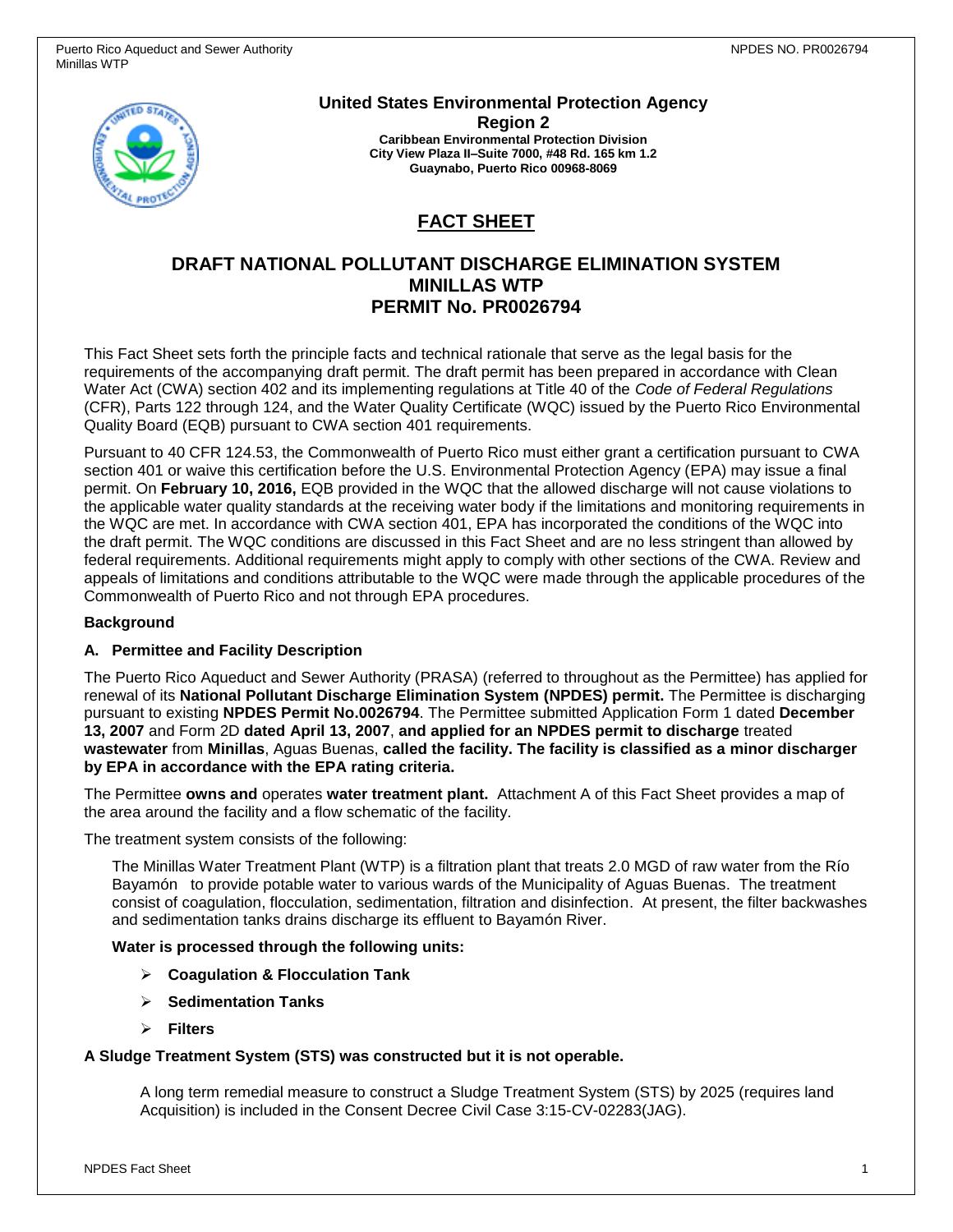#### **Summary of Permittee and Facility Information**

| <b>Permittee</b>                     | Puerto Rico Aqueduct and Sewer Authority (PRASA)                                                                       |  |  |  |
|--------------------------------------|------------------------------------------------------------------------------------------------------------------------|--|--|--|
| Facility contact, title, phone       | Mrs. Irma Lopez, Executive Director<br><b>Compliance and Quality Control</b><br>(787) 620-2270                         |  |  |  |
| Permittee (mailing) address          | Puerto Rico Aqueduct and Sewer Authority<br>P.O. Box 7066<br>Barrio Obrero Station<br>Santurce, Puerto Rico 00916-7066 |  |  |  |
| <b>Facility (location) address</b>   | State Road 174, Km. 21.6, Bo Mulas Minillas, Aguas Buenas, PR 00703                                                    |  |  |  |
| <b>Type of facility</b>              | <b>Water Treatment Plant</b>                                                                                           |  |  |  |
| <b>Pretreatment program</b>          | N/A                                                                                                                    |  |  |  |
| <b>Facility monthly average flow</b> | 0.150 MGD                                                                                                              |  |  |  |
| <b>Facility design flow</b>          | 0.150 MGD                                                                                                              |  |  |  |
| <b>Facility classification</b>       | Minor                                                                                                                  |  |  |  |

### **B. Discharge Points and Receiving Water Information**

Wastewater is discharged from Outfall **001** to **Bayamón River, a water** of the United States

The draft permit authorizes the discharge from the following discharge point(s):

| Outfall | <b>Effluent description</b>                              | <b>Outfall latitude</b> | <b>Outfall longitude</b> | Receiving water name and<br>classification           |
|---------|----------------------------------------------------------|-------------------------|--------------------------|------------------------------------------------------|
| 001     | filters backwasher and<br>sedimentation tanks<br>drains. | 18°, 15', 7.6" N        | 66°, 7', 52.6" W         | Intermittent creek tributary to<br>Bayamón River, SD |

As indicated in the Puerto Rico Water Quality Standards (PRWQS) Regulations, the designated uses for Class SD receiving waters include:

- $\triangleright$  Use as a raw source of public water supply; and
- $\triangleright$  Propagation and preservation of desirable species, including threatened or endangered species.

CWA section 303(d) requires the Commonwealth of Puerto Rico to develop a list of impaired waters, establish priority rankings for waters on the list, and develop TMDLs for those waters. The receiving water **has not** been determined to have water quality impairments for one or more of the designated uses as determined by section 303(d) of the CWA.

### **C. Mixing Zone/Dilution Allowance -- N/A**

#### **D. Compliance Orders/Consent Decrees**

1) The Permittee has a Consent Decree with the Agency (Civil Case 3:15-CV-02283(JAG)) in which the facility is included. This consent decree does not affect this permit action.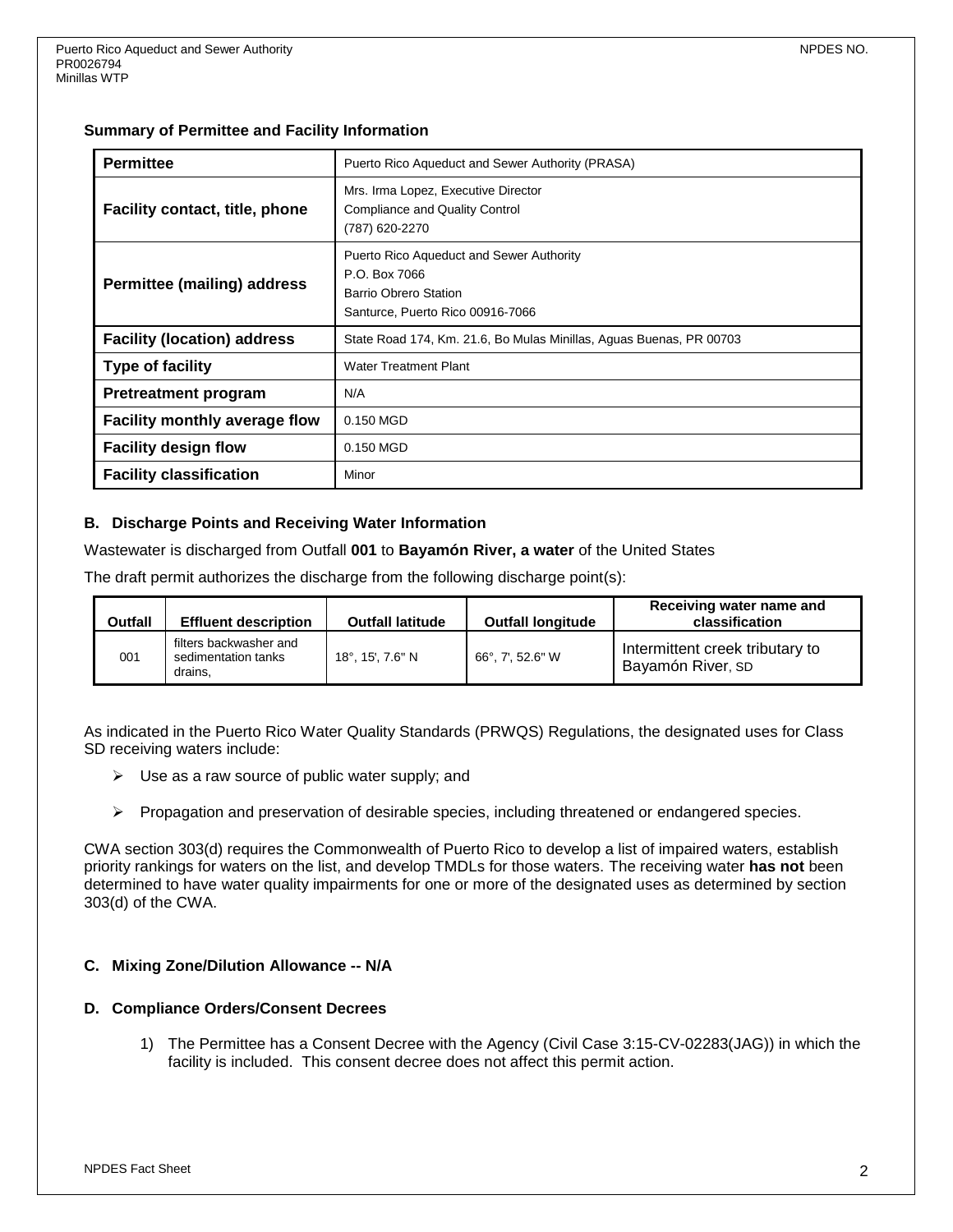The effluent limitations and permit conditions in the permit have been developed to ensure compliance with the following, as applicable:

- $\triangleright$  Clean Water Act section 401 certification requirements;
- $\triangleright$  NPDES regulations (40 CFR Part 122); and
- $\triangleright$  PRWQS (August, 2016).

# **PART I. RATIONALE FOR EFFLUENT LIMITATIONS AND MONITORING REQUIREMENTS**

CWA section 301(b) and 40 CFR 122.44(d) require that permits include limitations more stringent than applicable technology-based requirements where necessary to achieve applicable water quality standards. In addition, 40 CFR 122.44(d)(1)(i) requires that permits include effluent limitations for all pollutants that are or may be discharged at levels that cause, have the reasonable potential to cause, or contribute to an exceedance of a water quality criterion, including a narrative criterion. The process for determining reasonable potential and calculating water quality-based effluent limits (WQBELs) is intended to protect the designated uses of the receiving water, and achieve applicable water quality criteria. Where reasonable potential has been established for a pollutant, but there is no numeric criterion for the pollutant, WQBELs must be established using (1) EPA criteria guidance under CWA section 304(a), supplemented where necessary by other relevant information; (2) an indicator parameter for the pollutant of concern; or (3) a calculated numeric water quality criterion, such as a proposed state criterion or policy interpreting the state's narrative criterion, supplemented with other relevant information, as provided in 40 CFR 122.44(d)(1)(vi).

The effluent limitations and permit conditions in the permit have been developed to ensure compliance with all federal and state regulations, including PRWQS. The basis for each limitation or condition is discussed below.

### **A. Effluent Limitations**

#### **The permit establishes** WQBELs for **several pollutants and the basis for these limitations are discussed below**.

- 1. **Flow:** An effluent limitation for flow **has** been established in the permit. Monitoring conditions are applied pursuant to 40 CFR 122.21(j)(4)(ii) and EQB's Water Quality Certificate**.**
- 2. **pH:** The effluent limitation is based on the water quality standards as specified in Rule 1303.2.D.2.c of PRWQS, and the WQC.
- 3. **Temperature:** The effluent limitation for temperature is based on the water quality criterion for Class **SD** waters as specified in Rule 1303.1.1.1 of PRWQS, and the WQC.
- 4. **Dissolved Oxygen (DO):** The effluent limitation is based on the water quality criterion for Class **SD** waters as specified in Rule 1303.2.D.2.a of PRWQS, and the WQC
- 5. **Color:** The effluent limitation is based on the water quality criterion for **Class SD** waters as specified in Rule 1303.2.D.2.d of PRWQS, and the WQC.
- 6. **Total Residual Chlorine (TRC):** The effluent limitation is based on the water quality standards as specified in Rule 1303.1.I.1 of PRWQS, and the WQC.
- 7. **Ammonia (Total):** This parameter needs to be evaluated for this NPDES discharge and a monitoring only requirement has been included in the NPDES permit until an evaluation and determination of the effluent limitation is made.
- 8. **Turbidity:** The effluent limitation is based on the water quality criterion for **Class SD** waters as specified in Rule 1303.2.D.2.e of PRWQS, and the WQC.
- 9. **Taste and Odor Producing Substances**: The effluent limitation is based on the water quality criterion for **Class SD** waters as specified in Rule 1303.2.D.2.g of PRWQS, and the WQC.
- 10. **Suspended, Colloidal or Settleable Solids**: The effluent limitation is based on the water quality standards as specified in Rule 1303.1.E of PRWQS, and the WQC.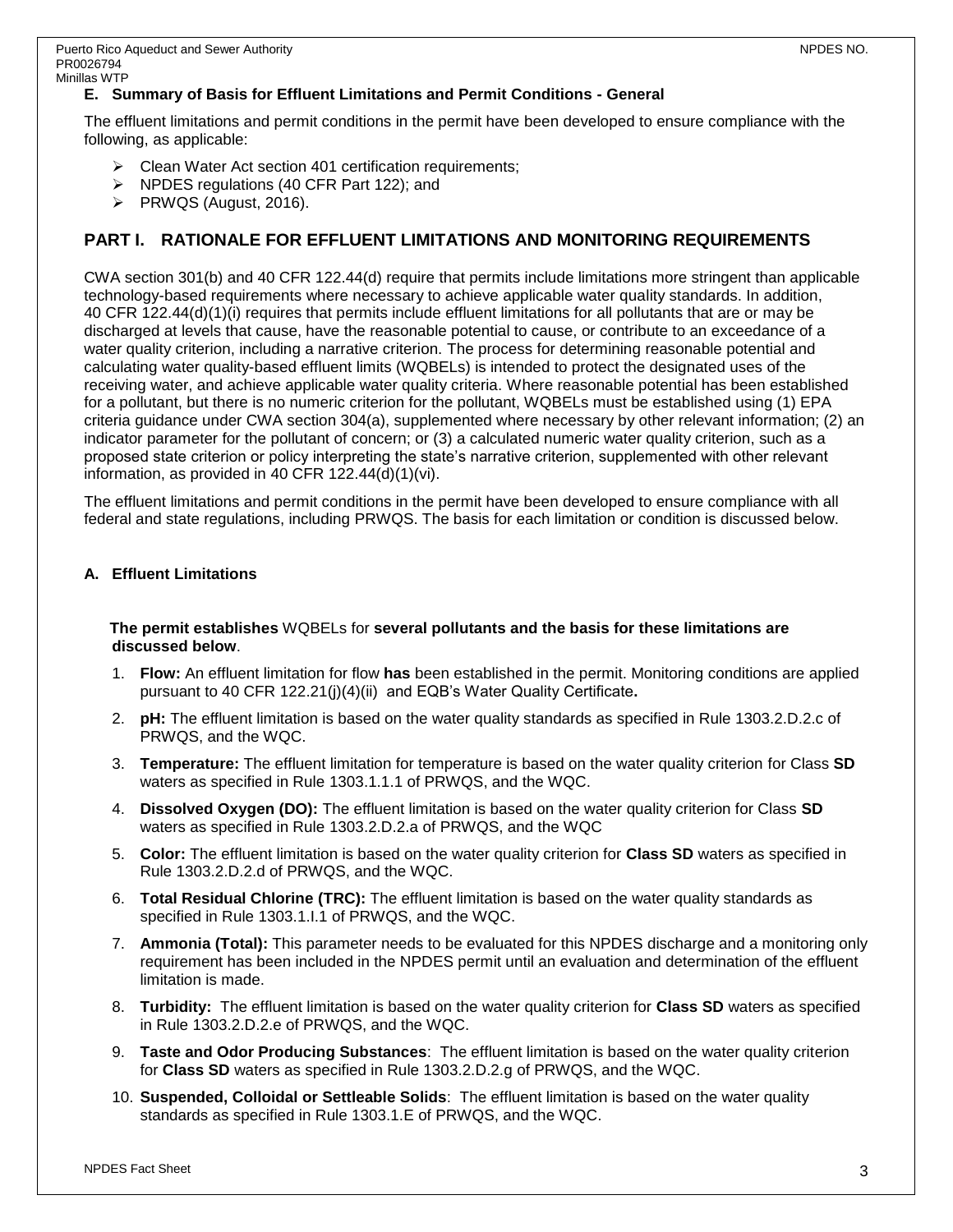- 11. **Solids and Other Matters**: The effluent limitation is based on the water quality standards as specified in Rule 1303.1.A of PRWQS, and the WQC.
- 12. **Total Dissolved Solids:** The effluent limitation is based on the water quality criterion for **Class SD** waters as specified in Rule 1303.2.D.2.f of PRWQS, and the WQC.
- 13. **Total Phosphorus:** The effluent limitation is based on the water quality criterion for **Class SD** waters as specified in Rule 1303.2.D.2.h of PRWQS, and the WQC.
- 14. **Copper, Lead, and Mercury**: The effluent limitation is based on the water quality standards as specified in Rule 1303.1.I.1 of PRWQS, and the WQC.
- 15. **Chromium VI, Copper, Nickel, Free Cyanide, Silver, Sulfide and Zinc**: The effluent limitation is based on the water quality standards as specified in Rule 1303.1.i.1 D. of PRWQS, and the WQC.

### **B. Effluent Limitations Summary Table**

### **1. Outfall Number 001**

| Parameter                                    | <b>Units</b>   | <b>Effluent limitations</b> |                                                |                                  |                               |              |  |
|----------------------------------------------|----------------|-----------------------------|------------------------------------------------|----------------------------------|-------------------------------|--------------|--|
|                                              |                | Averaging<br>period         | <b>Highest</b><br><b>Reported Value</b><br>(1) | <b>Existing</b><br><b>limits</b> | <b>Final</b><br><b>limits</b> | <b>Basis</b> |  |
| Color                                        | Pt-Co<br>Units | Daily maximum               | --                                             |                                  | 15                            | <b>WQBEL</b> |  |
| Copper                                       | $\mu$ g/L      | Daily maximum               | --                                             | $-$                              | 8.4                           | <b>WQBEL</b> |  |
| Dissolved Oxygen                             | mg/L           | Daily minimum               | --                                             | --                               | No less<br>than $5.0$         | <b>WQBEL</b> |  |
| Flow                                         | <b>MGD</b>     | Daily maximum               | --                                             | --                               | 0.150                         | <b>WQBEL</b> |  |
| Lead                                         | $\mu$ g/L      | Daily maximum               | ۰-                                             | --                               | 2.7                           | <b>WQBEL</b> |  |
| pH                                           | SU             | Daily min/maxim             | --                                             |                                  | $6 - 9$                       | <b>WQBEL</b> |  |
| <b>Residual Chlorine</b>                     | µg/L           | Daily maximum               | --                                             | $-$                              | 11                            | <b>WQBEL</b> |  |
| Suspended, Colloidal<br>or Settleable Solids | m/L            | Daily maximum               | --                                             |                                  | Monitor                       | <b>WQBEL</b> |  |
| Temperature                                  | $^{\circ}C$    | Daily maximum               | $-$                                            | $-$                              | 32.2 °C<br>max                | <b>WQBEL</b> |  |
| <b>Total Ammonia</b>                         | $\mu$ g/L      | Daily maximum               | --                                             | $-$                              | Monitor                       | <b>WQBEL</b> |  |
| <b>Total Dissolved Solids</b>                | mg/L           | Daily maximum               | --                                             | --                               | 500                           | <b>WQBEL</b> |  |
| <b>Total Phosphorus</b>                      | $\mu$ g/L      | Daily maximum               | --                                             | --                               | 160                           | <b>WQBEL</b> |  |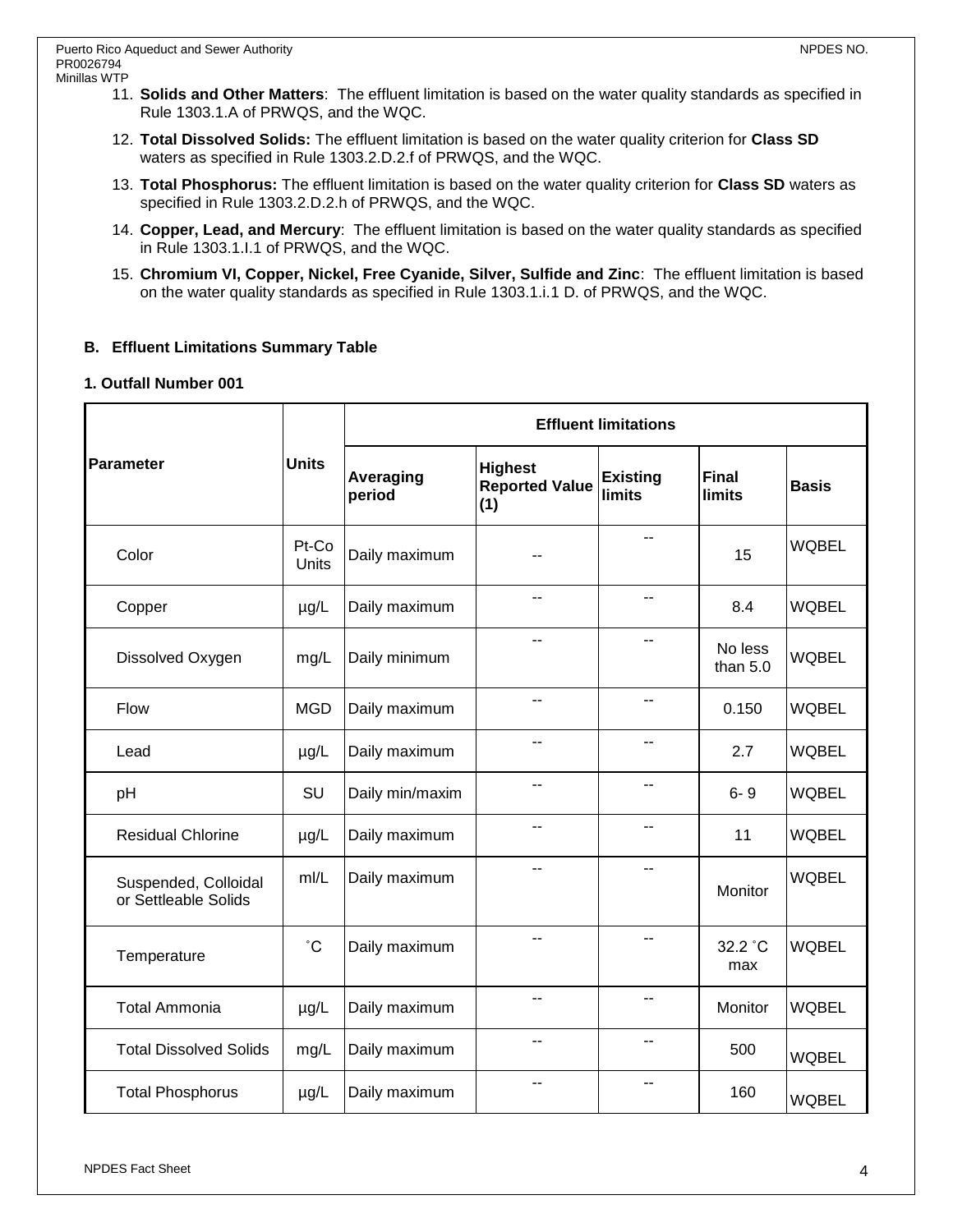| ililaə vv il<br><b>IParameter</b> | <b>Units</b> | <b>Effluent limitations</b> |                                                |                                  |                 |              |  |
|-----------------------------------|--------------|-----------------------------|------------------------------------------------|----------------------------------|-----------------|--------------|--|
|                                   |              | Averaging<br>period         | <b>Highest</b><br><b>Reported Value</b><br>(1) | <b>Existing</b><br><b>limits</b> | Final<br>limits | <b>Basis</b> |  |
| Turbidity                         | <b>NTU</b>   | Daily maximum               | $\sim$ $\sim$                                  | --                               | 50              | <b>WQBEL</b> |  |
| Zinc                              | $\mu$ g/L    | Daily maximum               | $- -$                                          | $- -$                            | 107.53          | <b>WQBEL</b> |  |

Note: Dashes (--) indicate there are no effluent data, no limitations, or no monitoring requirements for this parameter.

#### **2. Outfall 001 Narrative Limitations**

- **a.** The water of Puerto Rico shall be substantially free from floating non-petroleum oils and greases as well as petroleum derived oils and greases.
- **b.** The waters of Puerto Rico shall not contain floating debris, scum or other floating materials attributable to the discharge in amounts sufficient to be unsightly or deleterious to the existing or designated uses of the water body.
- **c.** Solids from wastewaters source shall not cause deposition in or be deleterious to the existing or designated uses of the water body.
- **d.** Shall not be present in amounts that will interfere with the use for potable water supply, or will render any undesirable taste or odor to edible aquatic life.
- **e.** Except by natural causes, no heat may be added to the waters of Puerto Rico, which would cause the temperature of any site to exceed 90°F (32.2°C).

#### **C. Monitoring Requirements**

NPDES regulations at 40 CFR 122.48 require that all permits specify requirements for recording and reporting monitoring results. The Part III of the Permit establishes monitoring and reporting requirements to implement federal and state requirements. The following provides the rationale for the monitoring and reporting requirements for this facility.

#### 1. **Effluent Monitoring Requirements**

Effluent monitoring frequency and sample type have been established in accordance with the requirements of 40 CFR 122.44(i) and recommendations in EPA's TSD. Consistent with 40 CFR Part 136 monitoring data for toxic metals must be expressed as total recoverable metal. Effluent monitoring and analyses shall be conducted in accordance with EPA test procedures approved under 40 CFR Part 136, Guidelines Establishing Test Procedures for the Analysis of Pollutants Under the Clean Water Act, as amended. For situations where there may be interference, refer to Solutions to Analytical Chemistry Problems with Clean Water Act Methods (EPA 821-R-07-002).A licensed chemist authorized to practice the profession in Puerto Rico shall certify all chemical analyses. All bacteriological tests shall be certified by a microbiologist or licensed medical technologist authorized to practice the profession in Puerto Rico.

The sampling point for Outfall 001 shall be located immediately after the primary flow measuring device of the effluent of the treatment system.

#### **D. Compliance with Federal Anti-Backsliding Requirements and Puerto Rico's Anti-Degradation Policy - NA**

### **PART II. RATIONALE FOR STANDARD AND SPECIAL CONDITIONS**

#### **A. Standard Conditions**

In accordance with 40 CFR 122.41, standard conditions that apply to all NPDES permits have been incorporated by reference in Part IV.A.1 of the permit and expressly in Attachment B of the permit. The Permittee must comply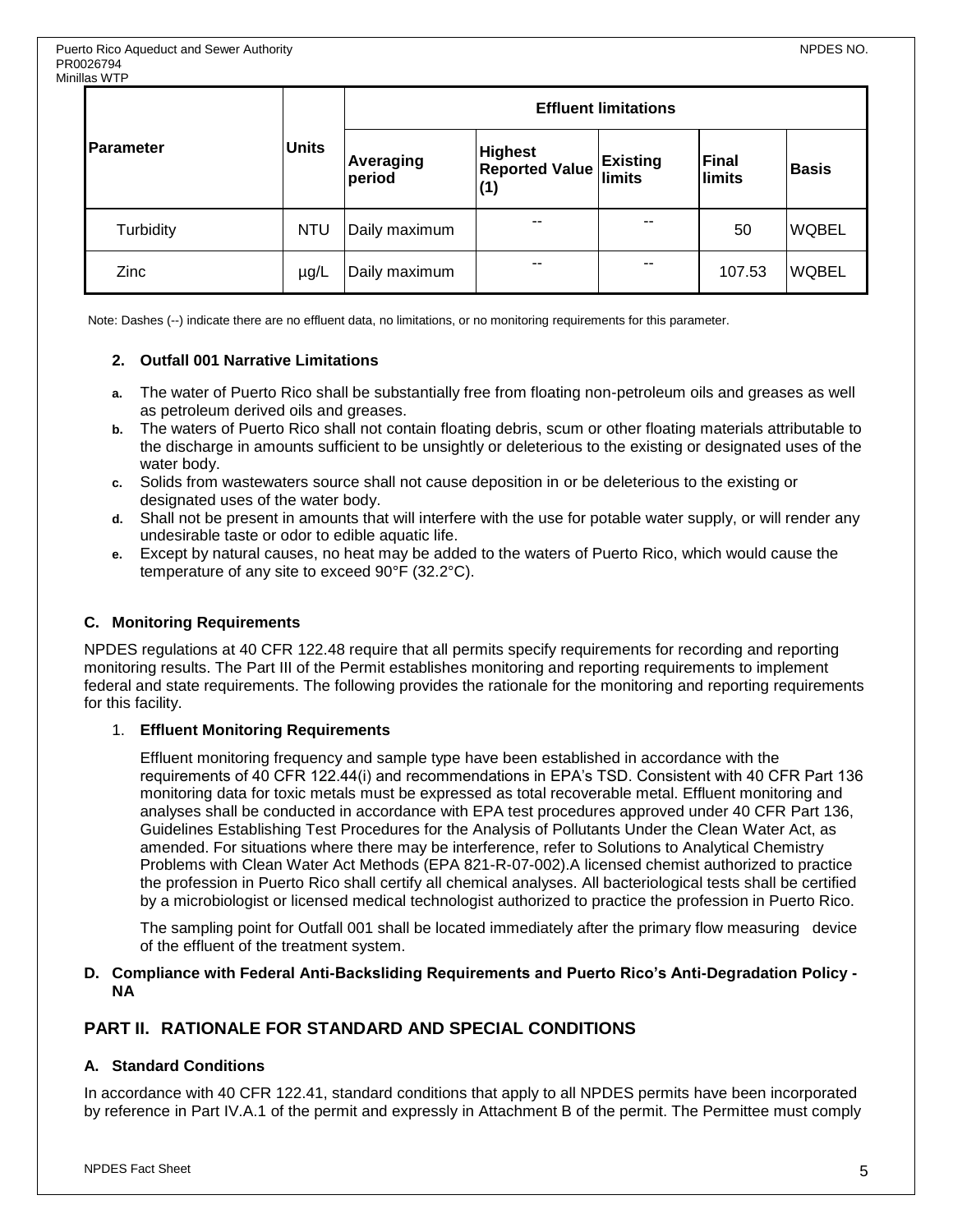with all standard conditions and with those additional conditions that are applicable to specified categories of permits under 40 CFR 122.42 and specified in Part IV.A.2 of the Permit.

### **B. Special Conditions**

In accordance with 40 CFR 122.42 and other regulations cited below, special conditions have been incorporated into the permit. This section addresses the justification for special studies, additional monitoring requirements, Best Management Practices, Compliance Schedules, and/or special provisions for POTWs as needed. The special conditions for this facility are as follows:

### 1. **Special Conditions from the Water Quality Certificate**

In accordance with 40 CFR 124.55, EPA has established Special Conditions from the WQC in the permit that EQB determined were necessary to meet PRWQS. The Special Conditions established in this section are only those conditions from the WQC that have not been established in other parts of the permit.

### 2. **Best Management Practices (BMP) Plan**

In accordance with 40 CFR 122.2 and 122.44(k), BMPs are schedules of activities, prohibitions of practices, maintenance procedures, and other management practices to prevent or reduce the pollution to waters of the United States. The Permittee is required to develop a BMP Plan in Part IV.B.3.a of the permit to control or abate the discharge of pollutants.

### **3. Compliance Schedules**

**A compliance schedule has not been authorized for any pollutant or parameter in the permit on the basis of 40 CFR 122.47.**

### **PART III. COMPLIANCE WITH APPLICABLE PROVISIONS OF OTHER FEDERAL LAWS OR EXECUTIVE ORDERS**

### **A. Coastal Zone Management Act – Not Applicable**

### **B. Endangered Species Act**

Under 40 CFR 122.49(c), EPA is required pursuant to section 7 of the Endangered Species Act (ESA), 16 U.S.C. 1531 *et seq*. and its implementing regulations (50 CFR Part 402) to ensure, in consultation with the National Marine Fisheries Service (NMFS) and U.S. Fish and Wildlife Service (USFWS) that the discharge authorized by the permit is not likely to jeopardize the continued existence of any endangered or threatened species or adversely affect its critical habitat. **On April 16, 2009, EPA designated PRASA (a non-Federal representative) to conduct informal consultations or prepare a biological assessment for Section 7 Consultations, according to 50 CFR 402.8. In the past, no federally listed endangered or threatened species, or critical habitat, are in the vicinity of the discharge. Therefore, it has been determined that the discharge is not likely to affect species or habitat listed under the ESA.**

### **C. Environmental Justice**

EPA has performed an Environmental Justice (EJ) Analysis for the discharge in accordance with Executive Order 12898, *Federal Actions to Address Environmental Justice in Minority Population and Low-Income Populations*, and EPA's Plan EJ 2014. EJ is the right to a safe, healthy, productive and sustainable environment for all, where "environment" is considered in its totality to include the ecological, physical, social, political, aesthetic and economic environments. In the NPDES permitting program, the public participation process provides opportunities to address EJ concerns by providing appropriate avenues for public participation, seeking out and facilitating involvement of those potentially affected, and including public notices in more than one language where appropriate. The facility is in an area characterized as a Community of Concern and therefore is subject to the EJ requirements. In the EJ Analysis, but there is **no** potential for a disproportionate and/or adverse environmental burden in the area.

### **D. Coral Reef Protection ---- Not Applicable**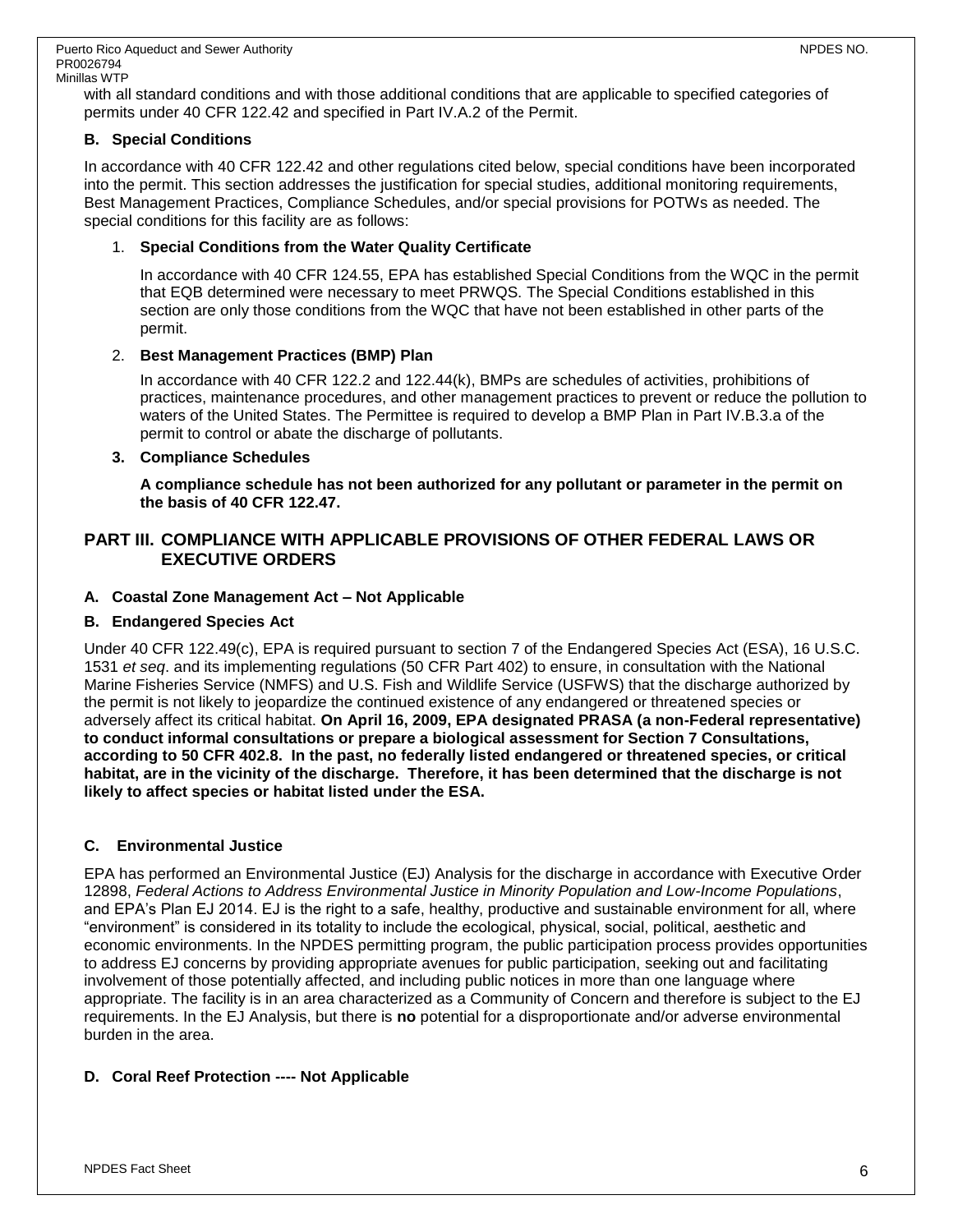### **E. Climate Change**

EPA has considered climate change when developing the conditions of the permit. This is in accordance with the draft *National Water Program 2012 Strategy: Response to Climate Change* that identifies ways to address climate change impacts by NPDES permitting authorities (77 Federal Register 63, April 2, 2012, 19661-19662). Climate change is expected to affect surface waters in several ways, affecting both human health and ecological endpoints. As outlined in the draft National Water Program 2012 Strategy, EPA is committed to protecting surface water, drinking water, and ground water quality, and diminishing the risks of climate change to human health and the environment, through a variety of adaptation and mitigation strategies. These strategies include encouraging communities and NPDES permitting authorities to incorporate climate change strategies into their water quality planning, encouraging green infrastructure and recommending that water quality authorities consider climate change impacts when developing water load and load allocations for new TMDLs, identifying and protecting designated uses at risk from climate change impacts. The 2010 *NPDES Permit Writers' Manual* also identifies climate change considerations for establishing low-flow conditions that account for possible climatic changes to stream flow. The conditions established in the permit are consistent with the draft National Water Program 2012 Strategy.

#### **F. National Historic Preservation Act**

Under 40 CFR 122.49(b), EPA is required to assess the impact of the discharge authorized by the permit on any properties listed or eligible for listing in the National Register of Historic Places (NRHP) and mitigate any adverse effects when necessary in accordance with the National Historic Preservation Act, 16 U.S.C. 470 et seq. EPA's analysis indicates that no soil disturbing or construction-related activities are being authorized by approval of this permit; accordingly, adverse effects to resources on or eligible for inclusion in the NHRP are not anticipated as part of this permitted action.

#### **G. Magnuson-Stevens Fishery Conservation and Management Act -- NOT APPLICABLE**

### **PART IV. PUBLIC PARTICIPATION**

The procedures for reaching a final decision on the draft permit are set forth in 40 CFR Part 124 and are described in the public notice for the draft permit, which is published in *El Vocero*. Included in the public notice are requirements for the submission of comments by a specified date, procedures for requesting a hearing and the nature of the hearing, and other procedures for participation in the final agency decision. EPA will consider and respond in writing to all significant comments received during the public comment period in reaching a final decision on the draft permit. Requests for information or questions regarding the draft permit should be directed to

#### **Yasmin T. Laguer-Díaz EPA Region 2, Caribbean Environmental Protection Division Permit Writer Phone: 787-977-5848 Permit Writer Email: laguer.yasmin@epa.gov**

A copy of the draft permit is also available on EPA's website at www.epa.gov/region02/water/permits.html.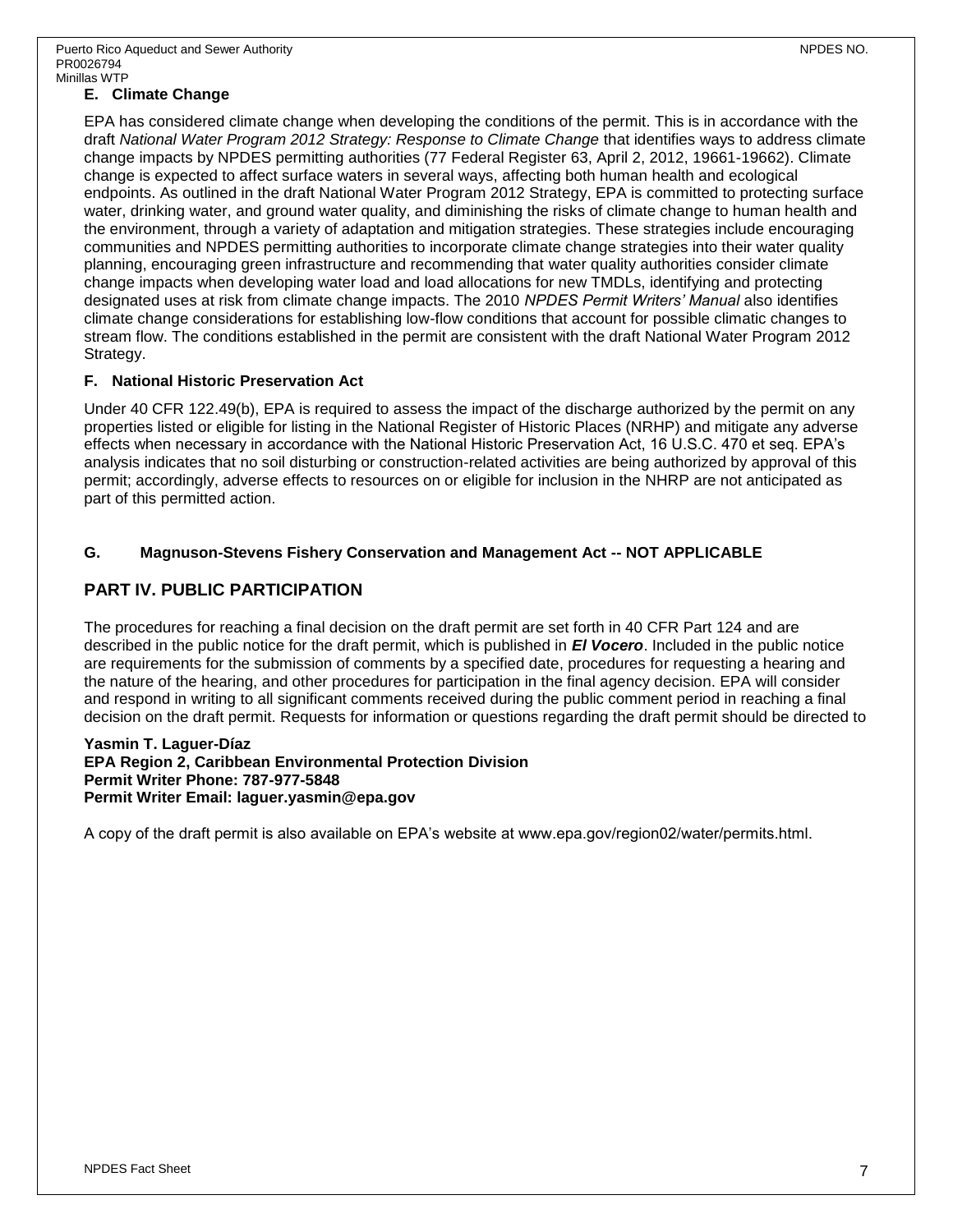Puerto Rico Aqueduct and Sewer Authority NPDES NO. PR0026794 Minillas WTP

# **ATTACHMENT A — FACILITY MAP AND FLOW SCHEMATIC**

The facility map and flow schematic are attached as provided by the discharger in the application.